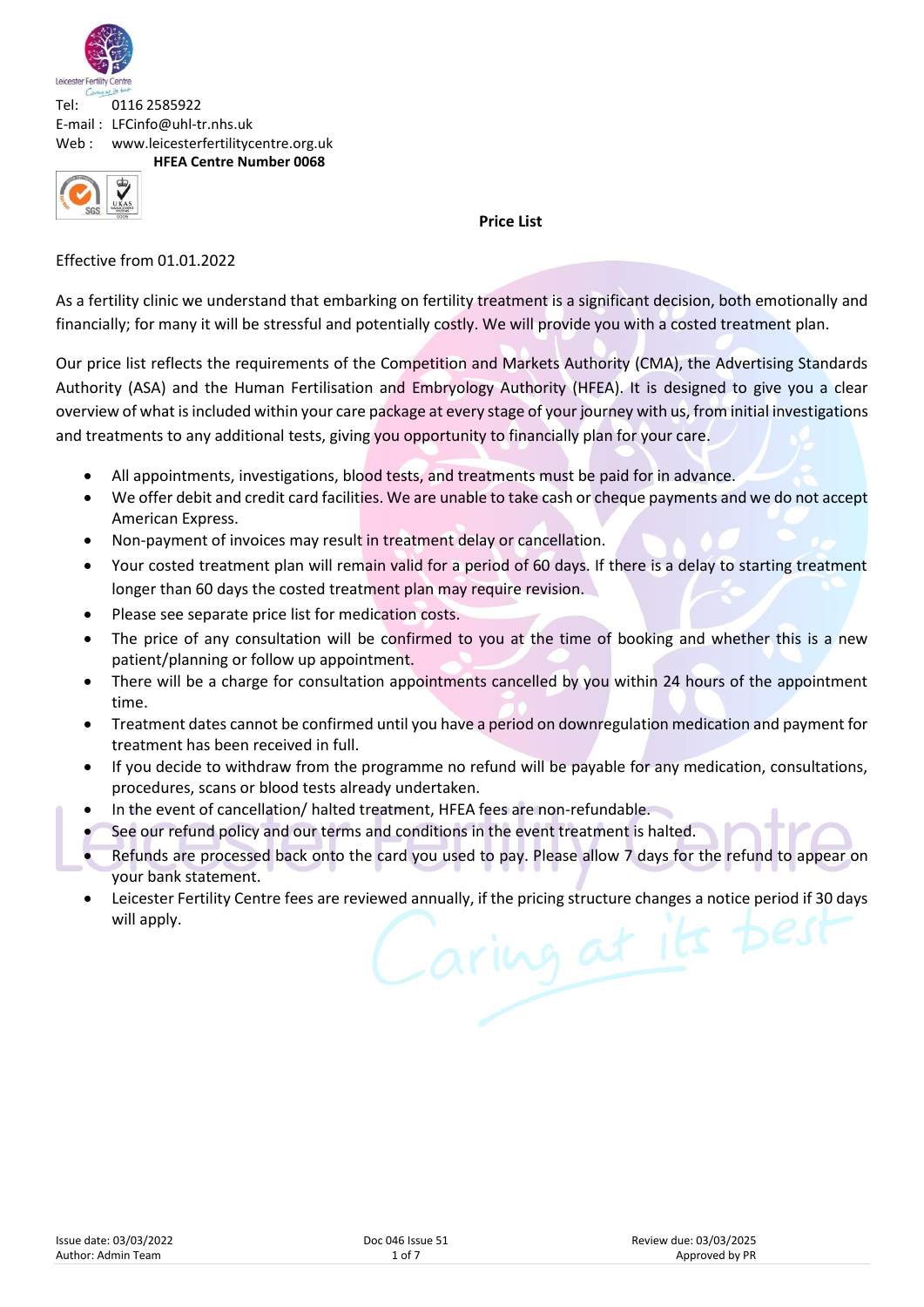# **Starting your journey – Consultant appointments and diagnostic investigations**

| You will need an initial new patient consultation with one of our consultant fertility specialists prior to setting out on your journey. You may also need<br>some additional tests to help us recommend the best treatments for you |      |
|--------------------------------------------------------------------------------------------------------------------------------------------------------------------------------------------------------------------------------------|------|
| Initial telephone consultation with a consultant of your choice, up to 30 minutes                                                                                                                                                    | £210 |
| <b>AMH blood test</b>                                                                                                                                                                                                                | £95  |
| Detailed semen analysis including paper copies & telephone discussion with a member of the lab team (if<br>required)                                                                                                                 | £125 |
| <b>Retrograde sample examination</b>                                                                                                                                                                                                 | £200 |
| Hysterosalpingo-Contrast Sonography (HyCosy) to check tubal patency                                                                                                                                                                  | £420 |
| <b>Counselling</b> -included in all treatments                                                                                                                                                                                       | FOC  |
| Viral screening package price per patient & partner (if required) Viral screening bloods for HIV1+2,<br>HTLV1+2, HepC, Hep B core & surface, TPHA                                                                                    | £158 |
| Planning Consultation telephone consultation with your consultant up to 30 minutes                                                                                                                                                   | £185 |
| Follow up telephone Consultation with your consultant up to 30 minutes (if required after a cycle of<br>treatment has been completed)                                                                                                | £80  |
| Appointment Cancellation Fee (cancellation by patient within 24 hours of appointment)                                                                                                                                                | £60  |

# **Male Treatment(s)**

- *All laboratory appointments*
- *Semen analysis*
- *Freezing of up to 2 samples within an agreed time period*

• *Storage of samples for an agreed time period up to a maximum of two years*

#### **Surgical Sperm Retrieval (including 1 years storage) 2008 10:00 10:00 10:00 10:00 10:00 10:00 10:00 10:00 10:00 10:00 10:00 10:00 10:00 10:00 10:00 10:00 10:00 10:00 10:00 10:00 10:00 10:00 10:00 10:00 10:00 10:00 10:00**

| Sperm freezing prior to treatment (including 1 years storage)      | £370  |
|--------------------------------------------------------------------|-------|
| Retrograde freezing prior to treatment (including 1 years storage) | £570  |
| Sperm induction with Gonadotrophins (per month)                    | £1000 |

## **Insemination treatment packages IUI and DI**

*Treatment packages may not be suitable for all our private patients and advice will be given by your consultant. The fee's include:*

- *All nursing appointments* • *All monitoring scans*
- *Counselling*
- *Laboratory preparation of semen sample*
- *Insemination with a clinical nurse specialist*
- *Early pregnancy scan (if required)*
- *Supply of donor sperm per treatment cycle (if required)*
- *HFEA fee(s) as applicable*

| Intra-uterine insemination (IUI) Natural or Clomid cycle | £800  |
|----------------------------------------------------------|-------|
| Intra-uterine insemination (IUI) Gonadotrophin cycle     | £850  |
| Donor insemination (DI) Natural or Clomid cycle          | £1450 |
| Donor Insemination (DI) Gonadotrophin cycle              | £1500 |
| <b>Ovulation Induction</b>                               | £350  |
|                                                          |       |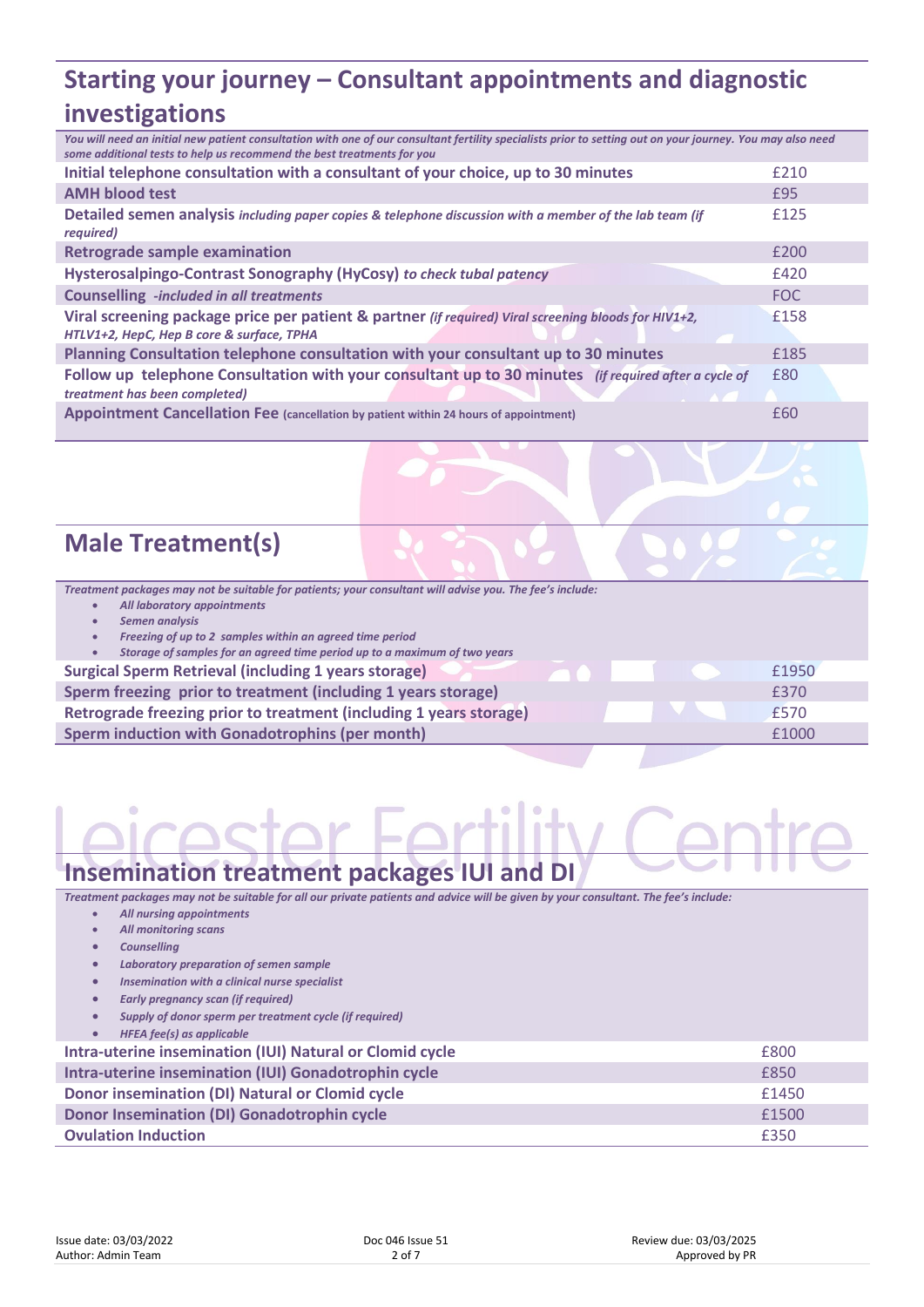# **Fresh treatment packages IVF and ICSI**

*This treatment package may not be suitable for all our private patients and advice will be given by your consultant. The fee's include:* • *All nursing appointments* • *All monitoring scans* • *Counselling* • *Egg collection including anaesthetic services and review (if required)* • *Embryo culture to blastocyst day 5 (if appropriate)* • *Time lapse imaging with photograph at transfer of embryo(s) selected for transfer* • *Embryo transfer and embryo glue* • *Early pregnancy scan (if required)*  • *HFEA fee(s) as applicable* • *Supply of donor sperm per treatment cycle (if required)*  **In Vitro-Fertilisation (IVF) Own Eggs with partner sperm** £3255 **In Vitro-Fertilisation Own Eggs with donor sperm (IVF- DI)** £3925 **In Vitro-Fertilisation (IVF) When Sharing Eggs With Another Patient 1000 In Vitro-Fertilisation (IVF) Donated Eggs with partner sperm** £5500 **Intra-Cytoplasmic Sperm Injection (ICSI)** *(per cycle if required in addition to IVF and other treatment)* £1320 **Cryopreservation (freezing) of surplus embryos after fresh treatment including initial 3 year storage fees** *(not all embryos are suitable for storage; this will be discussed with you at the time of treatment. Price is inclusive of all embryos suitable for storing)* £500

## **Fertility Preservation**

*Some patients may benefit from cryopreservation (freezing) of their egg(s) or sperm samples prior to undergoing medical procedure(s) or taking medication(s that might impact on future fertility. Others may benefit from the opportunity to cryopreserve samples for use at a later date for personal or social reasons.* 

*We recommend visiting the HFEA website for additional advice and guidance The fee's include:*

- *All nursing appointments*
- *All monitoring scans*
- *Counselling*
- *All screening bloods*
- *Egg collection including anaesthetic services and review (if required)*
- *Freezing of all mature egg(s) available after collection ( if required)*
- *Freezing of up to 2 semen samples within an agreed time period (if required)*
- *Continued storage for an agreed time period (normally 3, 7 or 10 years please refer to individual prices below)*
- *HFEA fee(s ) as appropriate*

| Sperm freezing (including 3 years storage)         | <b>.</b> | £840  |
|----------------------------------------------------|----------|-------|
| Sperm freezing (including 7 years storage)         |          | £1150 |
| <b>Sperm freezing (including 10 years storage)</b> |          | £1400 |
| Egg freezing (including 3 years storage)           |          | £3110 |
| Egg freezing (including 7 years storage)           |          | £3300 |
| Egg freezing (including 10 years storage)          |          | £3600 |
|                                                    |          |       |

# **Ongoing storage charges**

*You may incur ongoing additional charges after your treatment cycle has been completed related to continued gamete storage (egg/ sperm and/or embryos). These costs will be made clear to you at the time of initial storage, however the exact prices cannot be guaranteed as they are dependent on additional length of storage and fees applicable at the time of any storage extension.. We will charge the fee pertinent at the time you extend storage. There are no refunds for part storage periods if the gametes have been used in treatment before the expiry period. Please see our refund policy for full details*

*The prices quoted are for storage only and do not cover the cost of usage or any additional test(s) that may be required to be carried out Samples can only be stored for a maximum for 10 years unless a medical practitioner confirms otherwise (as per HFE Act)*

| Sperm storage for up to an additional 3 years                            | £500 |
|--------------------------------------------------------------------------|------|
| Sperm storage for up to an additional 7 years                            | £700 |
| Embryo/egg storage for up to an additional 3 years                       | £500 |
| Embryo/egg storage for up to an additional 7 years                       | £700 |
| Sibling sperm reservation (includes 3 years storage for use at LFC only) | £500 |

| Issue date: 03/03/2022 | Doc 046 Issue 51 | Review due: 03/03/2025 |
|------------------------|------------------|------------------------|
| Author: Admin Team     | 3 of 7           | Approved by PR         |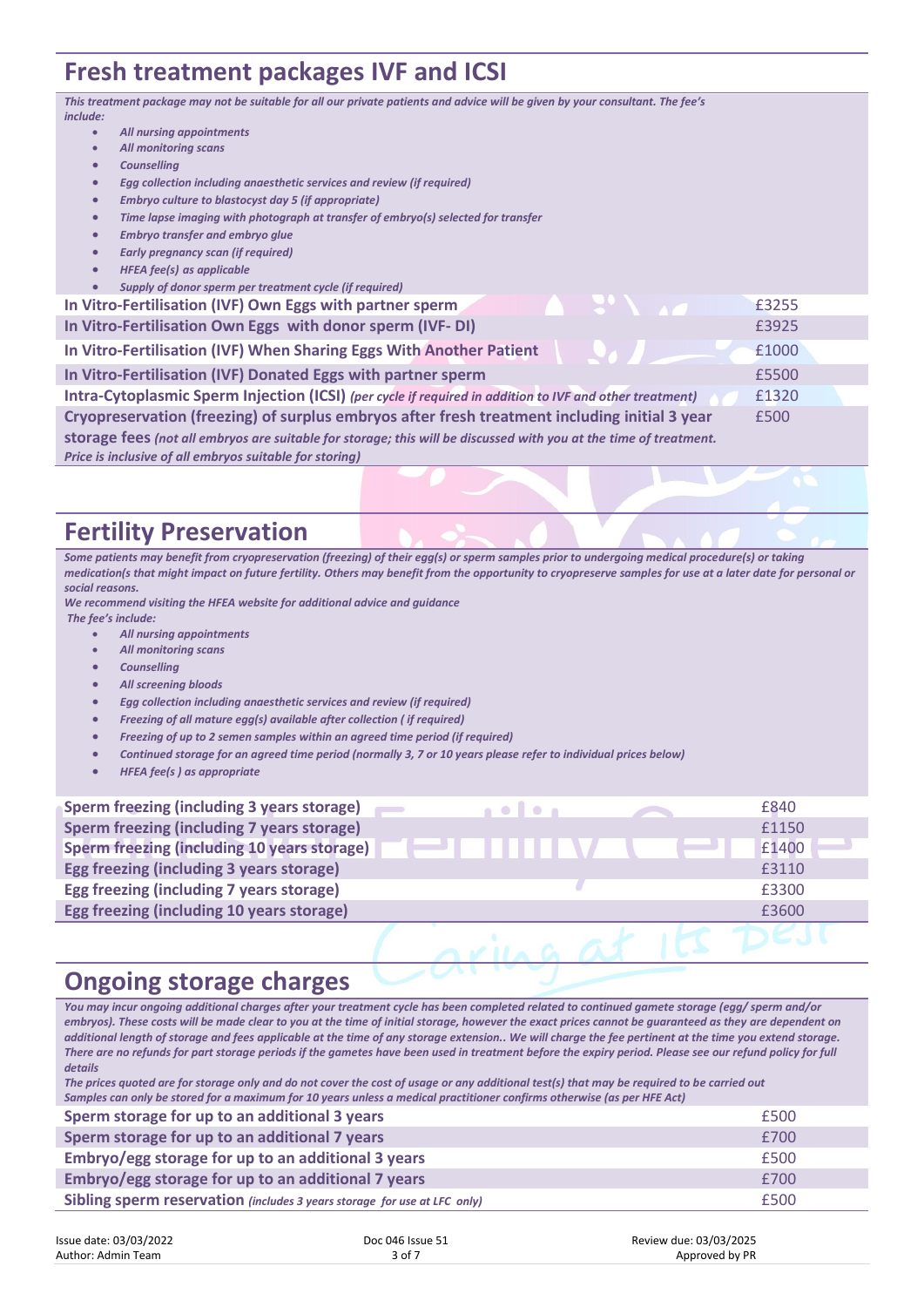## **Frozen Treatment Cycles Embryos/ Eggs**

| This treatment package is only applicable for those with stored embryos/eggs or those receiving donated embryos. The fee's include: |  |
|-------------------------------------------------------------------------------------------------------------------------------------|--|
|                                                                                                                                     |  |

- *All nursing appointments*
- *All monitoring scans*
- *Counselling*
- *Thawing of embryo(s) for treatment (we may need to thaw more than one embryo for treatment)*
- *Embryo culture to blastocyst day 5 (if required)*
- *Time lapse imaging with photograph at transfer of embryo(s) selected*
- *Embryo transfer and embryo glue*
- *Early pregnancy scan (if required)*
- *HFEA fee(s)*

#### **Own Embryo(s) Frozen Transfer £1450 Company of Example 2014 £1450**

| <b>UWILLIINI YUWI LIULLII LIULIJILI</b>                                                                  |                                                                                                                                                                                                                                      | ----       |
|----------------------------------------------------------------------------------------------------------|--------------------------------------------------------------------------------------------------------------------------------------------------------------------------------------------------------------------------------------|------------|
| Own Egg Thaw with Frozen Embryo Transfer (this treatment is inclusive of the ICSI technique but does not |                                                                                                                                                                                                                                      | £2770      |
| <i>include donor sperm if required)</i>                                                                  |                                                                                                                                                                                                                                      |            |
| <b>Donated Embryo(s) Frozen Transfer</b>                                                                 | <b>Service Contract Contract Contract Contract Contract Contract Contract Contract Contract Contract Contract Contract Contract Contract Contract Contract Contract Contract Contract Contract Contract Contract Contract Contra</b> | £3500      |
| Elective Freeze all cycle (Embryos) for OHSS risk or inability to transfer embryos (please see terms and |                                                                                                                                                                                                                                      | <b>POA</b> |

**Elective Freeze all cycle (Embryos) for OHSS risk or inability to transfer embryos** *(please see terms and conditions)*

*In the event that a clinician recommends elective freezing of all embryos due to medical reasons, such as the risk of OHSS or inability to transfer embryos, there will be no charge for freezing and the embryos will be stored for a 6 month period without charge. You will be required to pay for the frozen embryo treatment cycle medication, and any consultation fees. The cost of one procedure will be covered by the clinic.*

# **Known donor – Egg or Sperm**

*We support the LGBTQ+ communities and single females wishing to start a family. This treatment package enables an individual who is not the partner of*  the commissioning patient/couple seeking treatment to set up as a 'known donor'. This means that the egg or sperm obtained are solely for the use of the *commissioning female/couple.*

*Some patients prefer this option to using an anonymous donor. Prior to being accepted as a known donor we require all potential donors to attend either for an AMH test (female) or semen analysis (male) to ensure eligibility as a known donor* 

- *All nursing and/or lab appointments*
- *Viral screening*
- *All monitoring scans for the donor (if required)*
- *Blood group, Haemoglobinopathy, Cytomegalovirus, CMV IgG and IgM, VDRL &Chlamydia*
- *Genetic screening (Cystic Fibrosis screening & Karyotype)*
- *Counselling*
- *Physical examination*
- *Egg collection including anaesthetic services and review (if required)*
- *HFEA fee(s) as applicable*
- *Freezing and storage of up 2 samples for use in treatment (if required)*
- *Storage of samples for you to 3 years (if required)*
- *Please note donor specific screening bloods are not included as these depend on patient ethnicity in accordance with the HFEA code of practice*

### **Known sperm donor E2500 Known egg donor E4000**

## **Shared motherhood**

*We support the LGBTQ+ communities This treatment package allows for a female partner to create embryos using her own eggs, sharing them with her partner who will carry the pregnancy. The fee's include:*

- *All nursing appointments*
- *All monitoring scans for both patients*
- *Blood group, Haemoglobinopathy, Cytomegalovirus,CMV IgG and IgM, VDRL &Chlamydia*
- *Genetic screening (Cystic Fibrosis screening & Karyotype)*
- *Counselling*
- *Supply of donor sperm for use during the treatment cycle only*
- *Egg collection including anaesthetic services and review (if required)*
- *Embryo culture to blastocyst day 5 (if required)*
- *Time lapse imaging with photograph at transfer of embryo(s) selected for transfer*
- *Embryo transfer and embryo glue*
- *Early pregnancy scan (if required)*
- *HFEA fee(s) as applicable*
- *Please note donor specific screening bloods are not included as these depend on patient ethnicity in accordance with the HFEA code of practice*

#### Issue date: 03/03/2022 **Issue date: 03/03/2022** Doc 046 Issue 51 **Doce 046 Issue 51** Review due: 03/03/2025 **Author: Admin Team** Author: Admin Team **Total package price E5895**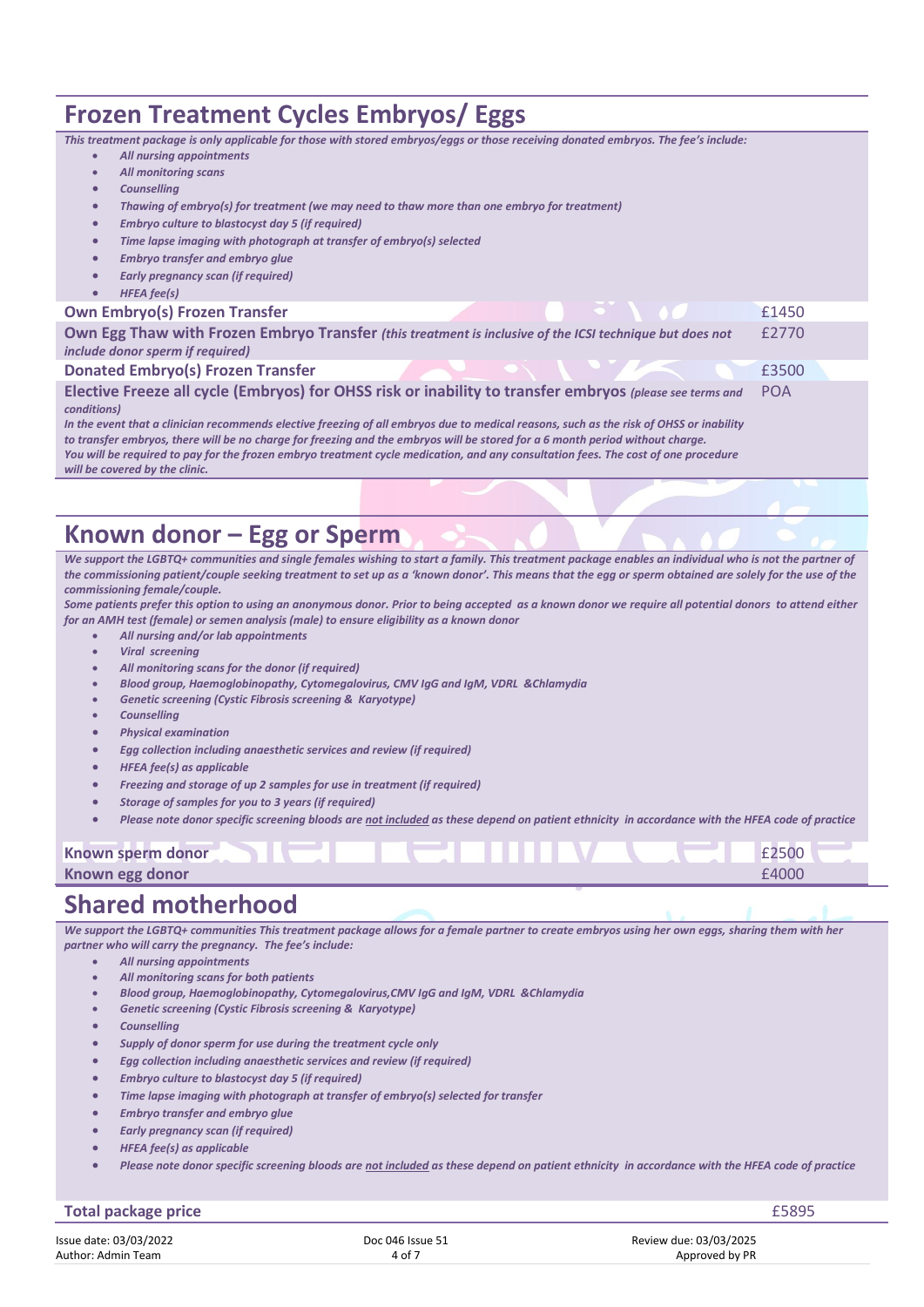# **Recurrent implantation failure investigations**

*Unfortunately not every embryo, even those which are top quality, will result in a positive pregnancy test or ongoing clinical pregnancy. You consultant my suggest one or more of the following tests to help determine if there are any identifiable underlying conditions as to why this may be happening to you. These tests are only carried out after a number of failed attempts and are not suitable for all patients. Patients may also be advised to have karyotyping in addition.* **Recurrent implantation failure investigations package** *(Includes: - Fasting homocysetine, Anti- Cardiolipin antibodies, Lupus anti coagulant anti bodies, Thyroid peroxidise antibodies & Coeliac disease screening)* £200 **Fasting homocysetine E40 Anti-Cardiolipin antibodies 2020 2020 2020 2020 2020 2020 2020 2020 2020 2020 2020 2020 2020 2020 2020 2020 2020 2020 2020 2020 2020 2020 2020 2020 2020 2020 2020 20 Lupus anti coagulant anti bodies** £40 **Thyroid peroxidaise antibodies E30 Coeliac antibody screen EXPLE 2008 EXPLEMENT COELIAC AND THE 2008 EXPLEMENT COELIAC AND THE 2008 Unk Cell levels testing** *(This test is not carried out at our centre. Please discuss this with your clinician)* £POA

# **Additional diagnostic investigations**

*The consultant may speak to you about the possible benefits of having blood tests during your treatment in addition to standard screening bloods required by the HFEA. This can be for a number of reasons including optimization of your treatment cycle or for your continued physical health. You will have time to consider any suggestion prior to you having the blood sample taken, during which time you may seek a second opinion. Payment is required before a blood request form is issued.*

| <b>Semen Analysis</b>                                                                                                                                                                                                                                                                                                                                                                           | £125       |
|-------------------------------------------------------------------------------------------------------------------------------------------------------------------------------------------------------------------------------------------------------------------------------------------------------------------------------------------------------------------------------------------------|------------|
| <b>HB screen &amp; FBC</b>                                                                                                                                                                                                                                                                                                                                                                      | £55        |
| <b>Cytomegalovirus</b>                                                                                                                                                                                                                                                                                                                                                                          | £35        |
| <b>Rubella antibody</b>                                                                                                                                                                                                                                                                                                                                                                         | £35        |
| Chlamydia                                                                                                                                                                                                                                                                                                                                                                                       | £40        |
| <b>Full blood count</b>                                                                                                                                                                                                                                                                                                                                                                         | £30        |
| <b>Vitamin D</b>                                                                                                                                                                                                                                                                                                                                                                                | £55        |
| <b>Blood Group</b>                                                                                                                                                                                                                                                                                                                                                                              | £40        |
| <b>Cystic Fibrosis</b>                                                                                                                                                                                                                                                                                                                                                                          | £300       |
| <b>Karyotype</b>                                                                                                                                                                                                                                                                                                                                                                                | £310       |
| <b>Fragile X</b>                                                                                                                                                                                                                                                                                                                                                                                | £340       |
| <b>Y Chromosome Deletion</b>                                                                                                                                                                                                                                                                                                                                                                    | <b>POA</b> |
| Serum Iron<br>$\bigcap$ $\bigcap$ $\bigcap$ $\bigcap$ $\bigcap$ $\bigcap$ $\bigcap$ $\bigcap$ $\bigcap$ $\bigcap$ $\bigcap$ $\bigcap$ $\bigcap$ $\bigcap$ $\bigcap$ $\bigcap$ $\bigcap$ $\bigcap$ $\bigcap$ $\bigcap$ $\bigcap$ $\bigcap$ $\bigcap$ $\bigcap$ $\bigcap$ $\bigcap$ $\bigcap$ $\bigcap$ $\bigcap$ $\bigcap$ $\bigcap$ $\bigcap$ $\bigcap$ $\bigcap$ $\bigcap$ $\bigcap$ $\bigcap$ | £25        |
| <b>HIV PCR</b>                                                                                                                                                                                                                                                                                                                                                                                  | £120       |
| Follicle Stimulating Hormone & Luteinising hormone (FSH & LH)                                                                                                                                                                                                                                                                                                                                   | £40        |
| <b>Progesterone</b>                                                                                                                                                                                                                                                                                                                                                                             | £30        |
| <b>Prolactin</b>                                                                                                                                                                                                                                                                                                                                                                                | £35        |
| <b>Testosterone</b>                                                                                                                                                                                                                                                                                                                                                                             | £35        |
| <b>17 Beta Oestradiol</b><br>$\bigwedge \nu$ $\bigwedge$ $\bigwedge$                                                                                                                                                                                                                                                                                                                            | £35        |
| <b>Thyriod Function test</b>                                                                                                                                                                                                                                                                                                                                                                    | £35        |
| <b>Beta HCG</b>                                                                                                                                                                                                                                                                                                                                                                                 | £35        |
| <b>VDRL/TPHA</b>                                                                                                                                                                                                                                                                                                                                                                                | £36        |
| Viral screening package price per patient (if required) Viral screening bloods for HIV1+2,                                                                                                                                                                                                                                                                                                      | £158       |
| HTLV1+2, HepC, Hep B core & surface, TPHA                                                                                                                                                                                                                                                                                                                                                       |            |
| <b>Sex Hormone Binding Globulin (SHGB)</b>                                                                                                                                                                                                                                                                                                                                                      | £30        |
| <b>Androstendione</b>                                                                                                                                                                                                                                                                                                                                                                           | £30        |
| <b>DHEA</b>                                                                                                                                                                                                                                                                                                                                                                                     | £30        |
| <b>Thrombophilia screen</b>                                                                                                                                                                                                                                                                                                                                                                     | £190       |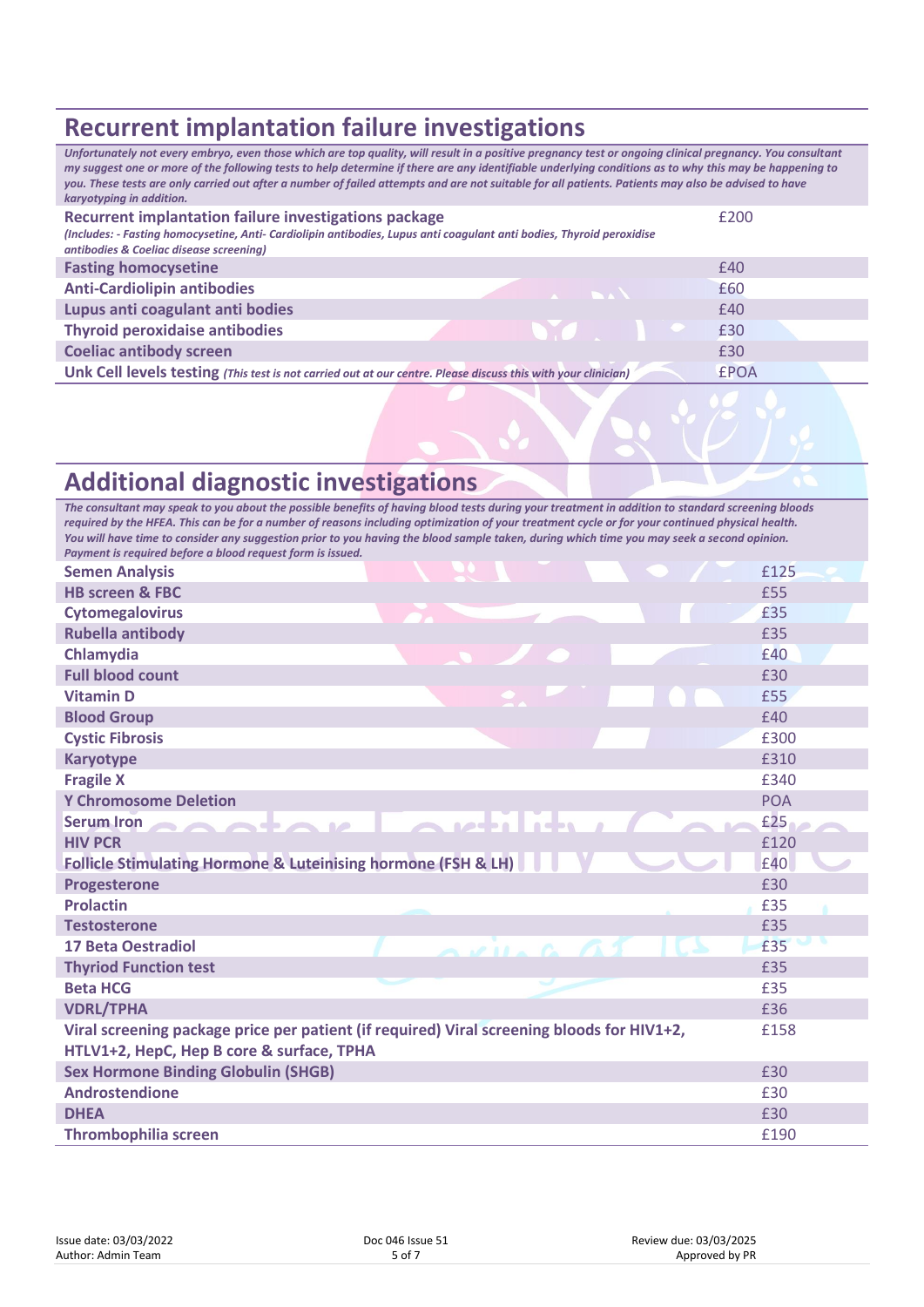# **Additional Treatment(s) & Charges**

| Any additional costs for add-ons are clearly detailed and will be explained. These will be on a clinical need basis and any risks/benefits explained to you.<br>We will direct you to the HFEA website and the traffic light system for add-ons and the rationale for use of add-ons. This will explain any evidence to<br>support the use of add-on treatments increasing the chances of a live birth and any risks that may be associated with add on treatments. |                                                |  |  |
|---------------------------------------------------------------------------------------------------------------------------------------------------------------------------------------------------------------------------------------------------------------------------------------------------------------------------------------------------------------------------------------------------------------------------------------------------------------------|------------------------------------------------|--|--|
| <b>Counselling</b>                                                                                                                                                                                                                                                                                                                                                                                                                                                  | <b>FOC</b>                                     |  |  |
| <b>Silastic Condom</b>                                                                                                                                                                                                                                                                                                                                                                                                                                              | £30                                            |  |  |
| Geri time-lapse video of embryo development                                                                                                                                                                                                                                                                                                                                                                                                                         | £30                                            |  |  |
| <b>Endometrial Scratch</b>                                                                                                                                                                                                                                                                                                                                                                                                                                          | £270                                           |  |  |
| <b>Cyst aspiration</b>                                                                                                                                                                                                                                                                                                                                                                                                                                              | £420                                           |  |  |
| <b>Trial of catheter with use of Dilapan</b>                                                                                                                                                                                                                                                                                                                                                                                                                        | £150                                           |  |  |
| Anaesthetic cover for embryo transfer, endometrial scratch and/or trial catheter                                                                                                                                                                                                                                                                                                                                                                                    | £420                                           |  |  |
| <b>Trial catheter prior to treatment</b>                                                                                                                                                                                                                                                                                                                                                                                                                            | £110                                           |  |  |
| <b>Medication packages</b>                                                                                                                                                                                                                                                                                                                                                                                                                                          | Please ask for<br>the medication<br>price list |  |  |
| Access fertility supply of donor sperm to be used in a fresh treatment cycle                                                                                                                                                                                                                                                                                                                                                                                        | £1100                                          |  |  |
| <b>High Vaginal Swab</b>                                                                                                                                                                                                                                                                                                                                                                                                                                            | £50                                            |  |  |
| <b>Chlamydia/Gonorrhoea and high vaginal swab combined</b>                                                                                                                                                                                                                                                                                                                                                                                                          | £125                                           |  |  |
| Single Ultrasound (we can only offer this service to Leicester Fertility Centre patients)                                                                                                                                                                                                                                                                                                                                                                           | £100                                           |  |  |
| <b>Private Interpreter Charge</b>                                                                                                                                                                                                                                                                                                                                                                                                                                   | £60                                            |  |  |
| Administration fee for the transfer or receipt of gametes/embryos                                                                                                                                                                                                                                                                                                                                                                                                   | £200                                           |  |  |
| <b>Administration fee for exporting gametes overseas</b>                                                                                                                                                                                                                                                                                                                                                                                                            | <b>POA</b>                                     |  |  |
|                                                                                                                                                                                                                                                                                                                                                                                                                                                                     |                                                |  |  |

## **PGT-Acosts**

*We offer Pre-implantation genetic testing of embryos for aneuploidy (PGT-A). The possible benefits and risks of this add-on procedure will be discussed with you by your consultant. We will direct you to the HFEA website and the traffic light system for add-ons and the rationale for use of add-ons. This will explain any evidence to support the use of add-on treatments increasing the chances of a live birth and any risks that may be associated with add on treatments.*

*IVF or ICSI Package as required includes:* 

- *embryo biopsy*
- *Pre implantation genetic analysis (PGT-A) for first embryo*
- *MDT to review results*
- *1 specialist genetic counselling session*
- *embryo freezing for 3 years*
- *HFEA fee*
- *first embryo thaw and transfer*

| Private New Patient Consultation to discuss IVF/ICSI up to 30 minutes<br>Private planning appointment (1 hour) with consultant to plan IVF/ICSI with PGT-A | £210<br>£210 |
|------------------------------------------------------------------------------------------------------------------------------------------------------------|--------------|
| Private follow up consultation to discuss PGT-A results and plan FET                                                                                       | £185         |
| Private follow up consultation to discuss PGT-A results without treatment                                                                                  | £80          |
| $IVF + PGT-A - for first embryo$                                                                                                                           | £4430        |
| ICSI +PGT-A - for first embryo                                                                                                                             | £5690        |
| <b>Additional PGT-A testing per embryo</b>                                                                                                                 | £595         |
| Administration fee, patient registration - non refundable                                                                                                  | £100         |
| <b>Subsequent Frozen Embryo transfers (not including drugs)</b>                                                                                            | £1300        |
| Additional embryo storage: Up to 7 years storage                                                                                                           | £700         |